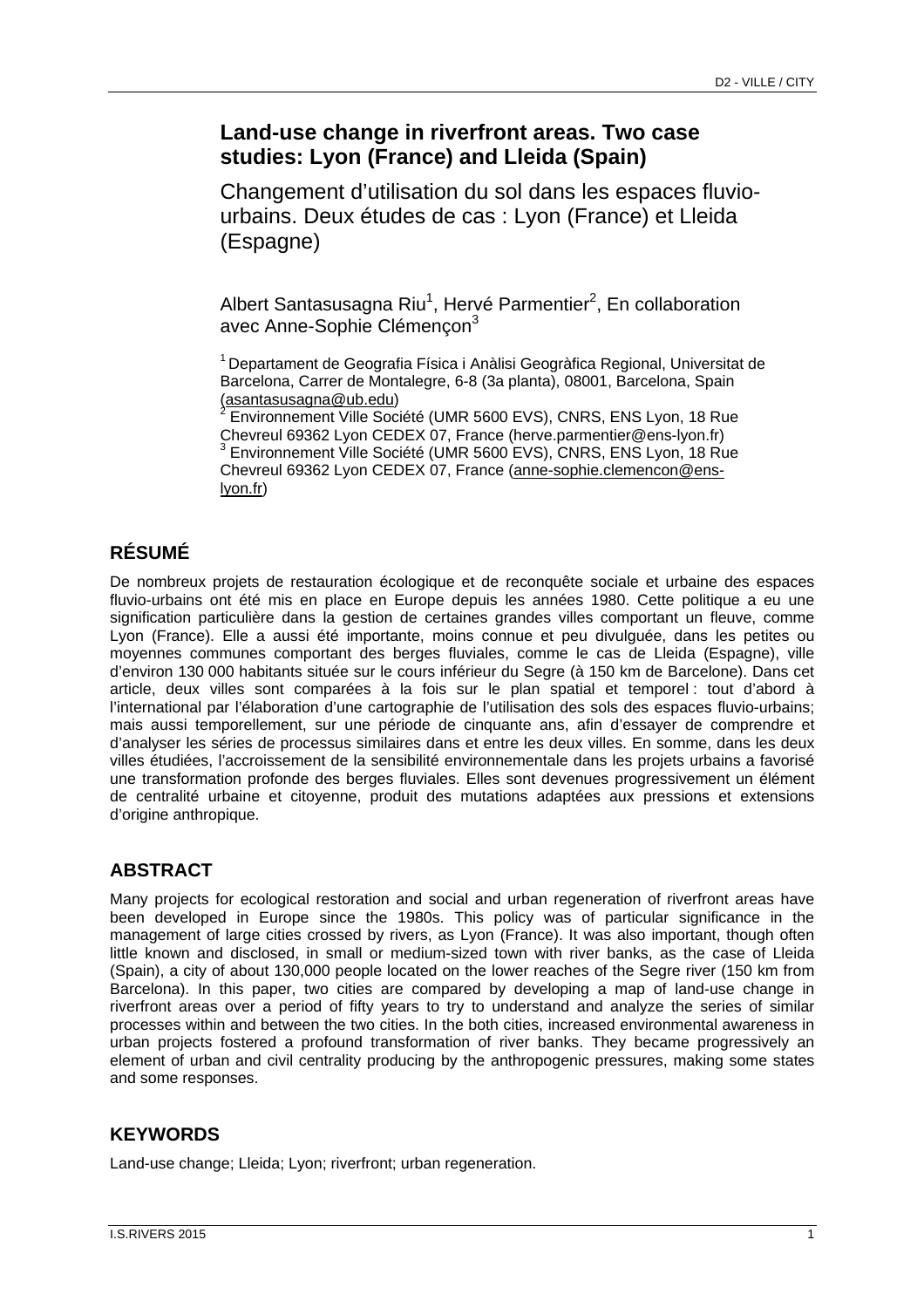# **1 INTRODUCTION**

## **1.1 Background, context and challenges**

The coexistence of city and river is an objective of enduring relevance in our relationship with nature. Since the 1980s and 1990s, a whole series of plans for the urban regeneration and development of riverfronts have been introduced at the local level. An excellent example of this new integrated policy for city-river environments is provided by the Rhône river as it passes through Lyon (France). The ports of low altimetry in river margins (*bas-ports*) suffer an uniformity process during the first half of the twentieth century: the left margin becomes a parking, and the right one is limited by a new highway (*North-South direction*). This situation changed in the late twentieth century with the establishment of expert working groups ("*Lyon ville fluviale*", 1981) and the approval of *Plan Bleu* (1991), a strategic document that allows urban and social renewal of the left margin with the creation of *Berges du Rhône* (2007). In the case of Lleida (Spain), the riverfront regeneration begins in the 1980s by the urban development planning following the flood in 1982. Great urban projects are conducted like the river canalization, the construction of a fluvial park on both banks, the building of new bridges, the development of the *Cappont* neighborhood and the transformation of *La Mitjana* forest into a new urban park. In this paper, based on a series of cartographic studies, we are thinking about the major urban changes experienced in the cities of Lyon and Lleida over the last fifty years and examine the evolution in the uses of their respective river banks. From the data generated, we are able to analyze the general trends underlying these changes and to identify the similarities and main differences between the two cases that, ultimately, have pursued a common goal.

## **1.2 Methodology**

The land-use analysis study we are conducted here was based on information obtained by two aerial orthophotographies for each cities. For Lyon, we used especially 1960 and 2011 aerial images (both at a scale of 1:25.000<sup>e</sup>, from *Institut National de l'Information Géographique et Forestière, IGN*). We used for Lleida 1956 and 2012 aerial images (at a scale of 1:5.000 $^{\circ}$  and 1:2.500 $^{\circ}$ , respectively, coming from *Institut Geogràfic i Geològic de Catalunya, IGGC*). A special effort was made to find aerial images taken in roughly the same years, so that the final comparison could be made over a similar part of time (50 years). We used Quantum GIS software to practise the geoprocessing steps: for georeferencing phase and for the spatial analysis step. The legend has been created by the adaptation of the third level of land use nomenclature in the Corine Land Cover (CLC) of the European Environment Agency (EEA).

#### **2 MAJOR CHANGES OCCURRING OVER THE LAST FIFTY YEARS. A COMPARATIVE STUDY OF LYON AND LLEIDA**

The great success recorded by both cities can be seen in the significant increase in land devoted to green spaces and areas for sport and leisure. Yet, the magnitude of urban change is very different in the two cities as revealed by the analysis of the evolution in the three main river bank land use categories: in Lyon the percentage weight of green, sport and leisure spaces has increased, but it does not mean a structural change in the order of the city's land use categories. Thus, it maintains the hierarchy of urban fabric (1960 - 39.38% vs. 2011 - 36.75%), followed by green spaces (1960 - 18.69% vs. 2011 - 26.57%) and communication networks (1960 - 10.18% vs. 2011 - 10.92%). However, the situation is very different in the case of Lleida, which has experienced a radical change in its structure: in 1956 its riparian vegetation was dominant (30.81%), followed by irrigated agricultural areas (25.48%) and the urban fabric (24.25%). By 2012, though, this order had been inverted: today the urban fabric occupies first place (37.30%), while green spaces have emerged to occupy 36.55% and the agricultural area has been relegated to third position (10.78%). Broadly speaking, these results show that over the last fifty years the most significant urban change was the case of Lleida, because the city has tried to reclaim and integrate by urbanization a major part of the left bank of the Segre river.

One of the greatest changes in the urban landscapes of both cities has been the loss of their rural character. In Lyon, the urban horticultural allotments concentrated in the *Gerland* area, and which still existed in 1960 –the legacy of the *barraques de Gerland*– are no longer present in the latest orthophotography most of them having been replaced by the new *Parc de Gerland*. This represents one of the greatest losses in land use on the riverfront with virtually all the allotments having